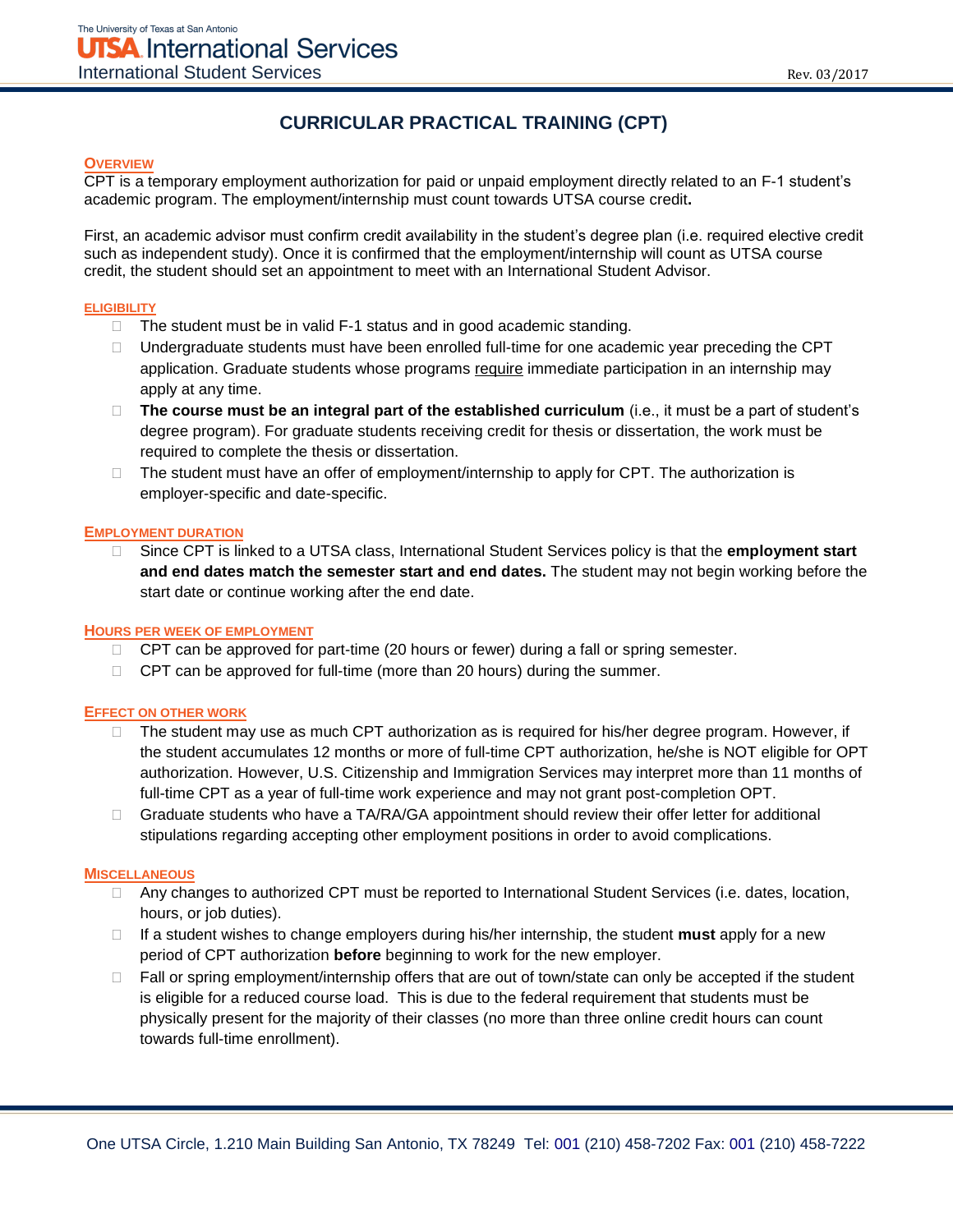To apply for CPT, please bring the following documents to International Student Services:

- □ Completed CPT Recommendation Form (see page 3)
- □ Copies of the Internship application documents from your college/department (if applicable)
- $\Box$  Copy of current degree plan showing CPT-related course as part of your program (Degree Works acceptable)
- □ Obtain **one** of the following letters:
	- o Official letter from your UTSA internship professor explaining the purpose of your internship
	- o Official letter from your graduate faculty advisor to explain how this is a **necessary and required part** of your project/thesis/dissertation.
- Job offer letter from your employer. The letter **must** be on company letterhead, signed by the employer, and must include the following information:
	- o Job title
	- o Description of the work to be performed
	- o Starting and ending dates of your employment
	- o Hours per week
	- o Physical address where you will be working
	- $\circ$  Supervisor's contact information (name, address, phone number and email address)

# **APPROVAL**

□ After the CPT application is reviewed, if approved, International Student Services will update your record in SEVIS and issue a new Form I-20 with CPT approval on page 2.

# **PROOF OF CPT COURSE WORK**

□ Official transcript proving completion of the course work listed in the CPT Recommendation Form must be submitted to International Student Services **within 2 weeks after the end of the semester**. International Student Services will place a transcript hold on your student account upon approval of your CPT request.

# **SOCIAL SECURITY NUMBER (SSN)**

If your CPT authorization is for a paid internship and you do not have a Social Security number (SSN), you must apply for an SSN. Please remember that your I-20 must have the employment page (page 2) completed when you apply for an SSN. Check our website for information on **[how to obtain a SSN.](http://international.utsa.edu/living-in-san-antonio/social-security-number/)**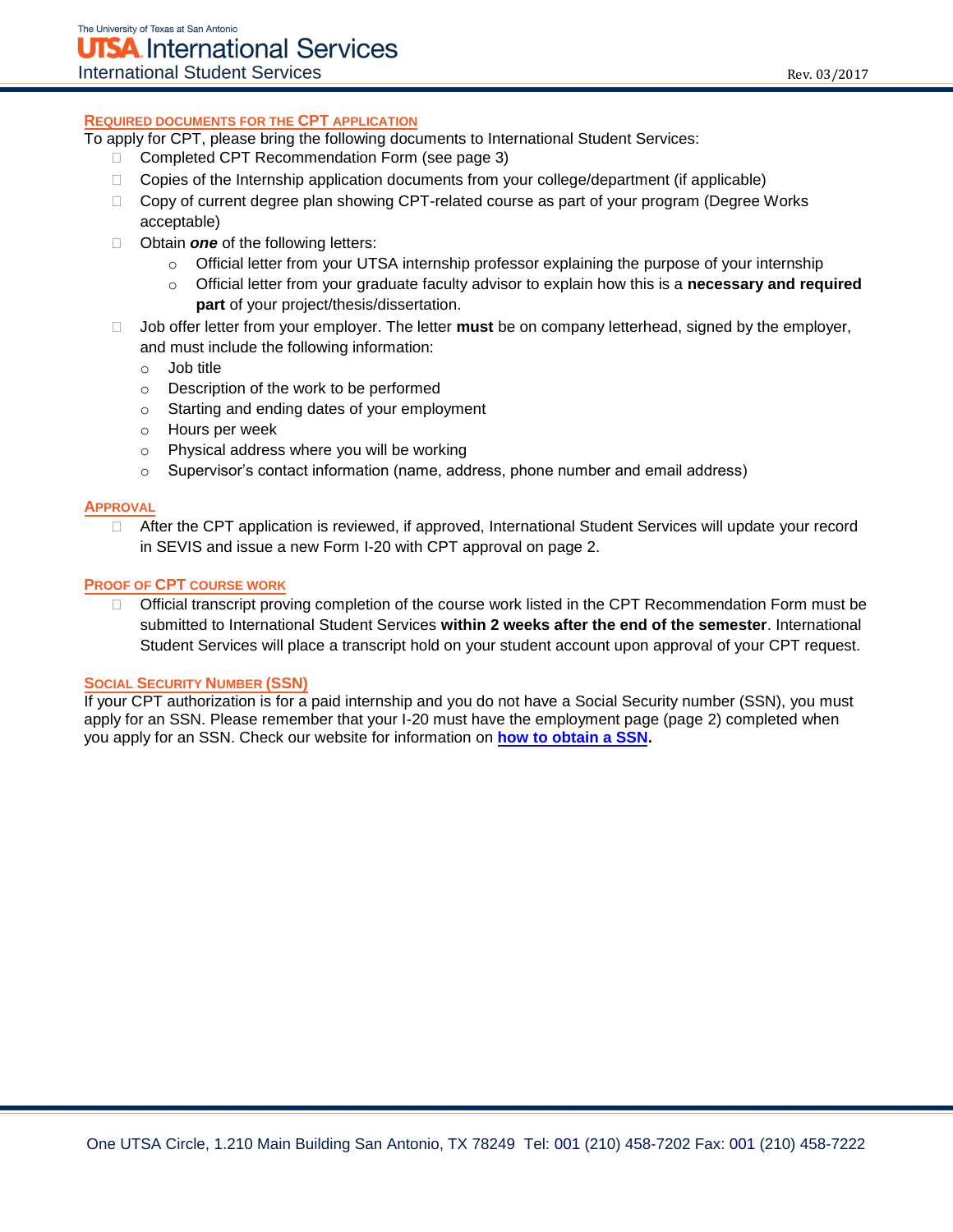# **CURRICULAR PRACTICAL TRAINING RECOMMENDATION FORM**

|                                                                | UTSA ID: _______________________                                                           |      |                               |       |     |
|----------------------------------------------------------------|--------------------------------------------------------------------------------------------|------|-------------------------------|-------|-----|
| (Last Name)                                                    |                                                                                            |      |                               |       |     |
| Street                                                         | Apt.                                                                                       | City |                               | State | Zip |
|                                                                |                                                                                            |      |                               |       |     |
|                                                                |                                                                                            |      |                               |       |     |
| Employer's Address: Street                                     | Suite                                                                                      |      | City                          | State | Zip |
|                                                                |                                                                                            |      |                               |       |     |
| Starting Date: ________________                                | Ending Date: ______________                                                                |      | Hours per Week: _____________ |       |     |
|                                                                | NOTE: The starting and ending dates of the CPT must fall within the dates of the semester. |      |                               |       |     |
|                                                                | Will you be employed on campus during the CPT period? ________ Yes                         |      | No                            |       |     |
|                                                                |                                                                                            |      |                               |       |     |
| Numbers of hours per week: _____________                       |                                                                                            |      |                               |       |     |
| List previous semesters of CPT (both part time and full time): |                                                                                            |      |                               |       |     |
|                                                                |                                                                                            |      |                               |       |     |
|                                                                |                                                                                            |      |                               |       |     |

#### **STUDENT CERTIFICATION**

*By signing below, I indicate my understanding of the following items:* 

 $\Box$  As an F-1 visa student I cannot begin working until I pick up the updated I-20 with CPT authorization and submit it to my employer for verification. CPT authorization is located on page 2 of the I-20, and lists the employer name and location, dates of employment, and part- or full-time authorization. It is my responsibility to verify the authorization before I begin to work. Working with a different employer, beyond the authorization dates or outside of location on my I-20 constitutes work without authorization.

\_\_\_\_\_\_\_\_\_\_\_\_\_\_\_\_\_\_\_\_\_\_\_\_\_\_\_\_\_\_\_\_\_\_\_\_\_\_\_\_\_\_\_\_\_\_\_\_\_\_\_\_\_\_\_\_\_\_\_\_\_\_\_\_\_\_\_\_\_\_\_\_\_\_\_\_\_\_\_\_\_\_\_\_\_\_\_\_\_\_\_\_\_\_\_\_\_\_\_\_

- $\Box$  The internship must be linked to a UTSA course for which I will be earning credit needed to complete my degree requirements.
- If I engage in more than 12 months of full-time CPT, I will not be eligible for Optional Practical Training.
- $\Box$  I will submit the official transcript within two weeks after the semester end date to International Student Services proving completion of the course listed on the CPT Recommendation Form.
- $\Box$  I understand that I am required to maintain a full course load unless authorized for a reduced course load during my CPT.

**Student's signature**: \_\_\_\_\_\_\_\_\_\_\_\_\_\_\_\_\_\_\_\_\_\_\_\_\_\_\_\_\_\_\_\_\_\_\_\_\_\_\_\_\_\_ **Date:** \_\_\_\_\_\_\_\_\_\_\_\_\_\_\_\_